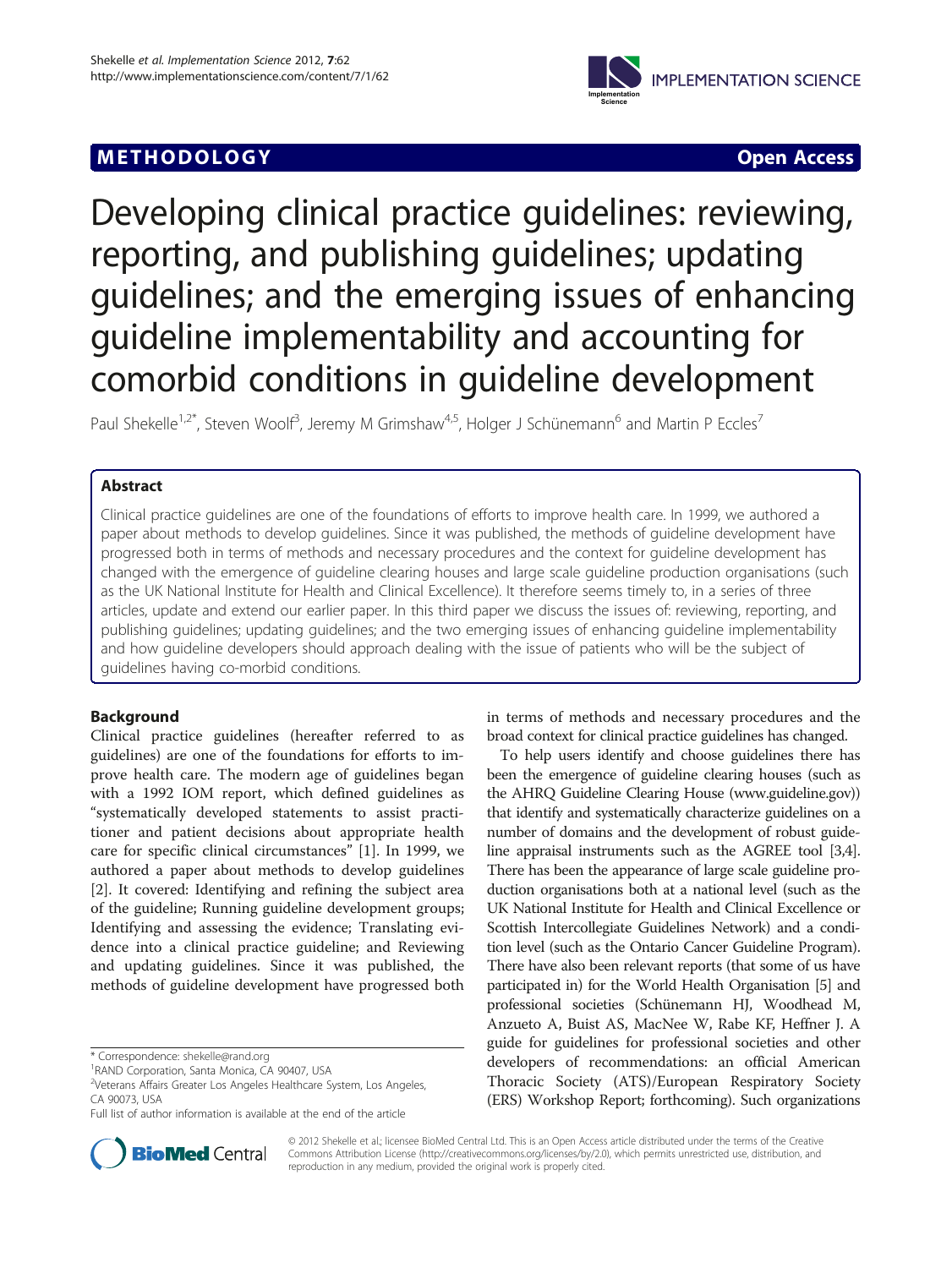and those interested in producing and using guidelines now have a high profile society in the Guidelines International Network [\(http://www.g-i-n.net/\)](http://www.g-i-n.net/). Against this background it seems timely to, in a series of three articles, update and extend our earlier paper on the methods of developing clinical practice guidelines. This series is based on a background paper [\[6\]](#page-6-0) we prepared for the Institute of Medicine report "Clinical Practice Guidelines We Can Trust" [\[7](#page-6-0)].

In the first paper we discussed target audience(s) for guidelines, identifying topics for guidelines, guideline group composition and the processes by which guideline groups function and the important procedural issue of conflicts of interest. In the second paper we discussed issues of identifying and synthesizing evidence: deciding what type of evidence and outcomes to include in guidelines; integrating values into a guideline; incorporating economic considerations; synthesis, grading, presentation of evidence; and moving from evidence to recommendations. In this third and final paper in the series we discuss the issues of: reviewing, reporting, and publishing guidelines; updating guidelines; and two emerging issues - enhancing guideline implementability and how guideline developers should approach dealing with the issue of patients who will be the subject of guidelines having co-morbid conditions.

## Reviewing, reporting, and publishing guidelines Peer review and consultation

Only so many experts and perspectives can be represented on a guideline group. The review process provides an opportunity to elicit input from broader and important perspectives that the group itself cannot encompass but that have important insights into the evidence (and its contestability) or the challenges of adopting recommendations. This can be divided into the two steps of invited peer review, where the reviewers are identified by the guideline developers on the basis of their perceived ability to contribute, and public consultation, where the document is open to comment from any interested party.

## Invited peer review

The means by which review comments are solicited is typically by mailing draft documents to the reviewers along with instructions on relevant criteria and a deadline for feedback. However, some groups obtain similar input and criticism earlier in the process by forming advisory groups that include some of the above stakeholders. The advisory group may not have voting power but may receive draft documents, correspondence, and updates as the guideline group deliberates. The group's meetings can also be attended by observers who represent the above interest groups, or they may be invited to an open forum, hearing, or workshop to present papers

and testimonials to the guideline group. These observers may share criticisms in person at such meetings or forward concerns offline in correspondence with the group or its organizational/agency sponsor. As an endeavor in scholarship, documents and recommendations developed by a guideline group should be critically reviewed by colleagues and experts to identify errors and omissions, suggestions for improvement and clarification, and debate about the rationale. The criticism is helpful in four ways (Table 1).

Reviewers with expertise on relevant past research and studies in progress and mastery of the clinical topic can identify relevant studies that were overlooked, mistakes made in describing studies or their results, flaws in commentaries about the quality of the studies, methodological and statistical errors in pooling data in metaanalyses or models, and imbalance and asymmetry in presenting the evidence. Reviewers can challenge the logic used by the guideline group in translating the evidence into recommendations. They can note, for example, when the evidence presented does not support the recommendation offered and call attention to biases, political pressure, or other factors that may be coloring the group's judgments. Reviewers with knowledge of the realities of clinical practice and the administration of health systems can provide useful feedback on how easily the recommendations can be adopted, or even understood, by clinicians and systems of care. Language issues that create ambiguities in explicating which patients are affected and the details of the intervention can be identified. Reviewers grounded in the "real world" can also identify broader policy ramifications, such as the lack of providers or technology to support a recommendation, implications for reimbursement or medico-legal liability, impracticalities created for information systems or performance review criteria, upcoming legislation or policies that bear on the topic, and political resistance the recommendations will face.

The group's procedures for selecting reviewers should pay attention to this consideration in choosing potentially harsh critics who can articulate their scientific or clinical reasoning. It should also take note of the need to be explicit about conflicts of interest (as discussed in the first paper in this series). Inviting criticism from provider groups and specialty societies who are expected to be critical is also important.

#### Table 1 Advantages of external review of a guideline

| (1) | Checking the accuracy, comprehensiveness, and balance of the<br>scientific evidence |
|-----|-------------------------------------------------------------------------------------|
| (2) | Checking the validity of the rationale for recommendations                          |

- (3) Feedback on the clarity and feasibility of recommendations
- (4) Engagement of stakeholders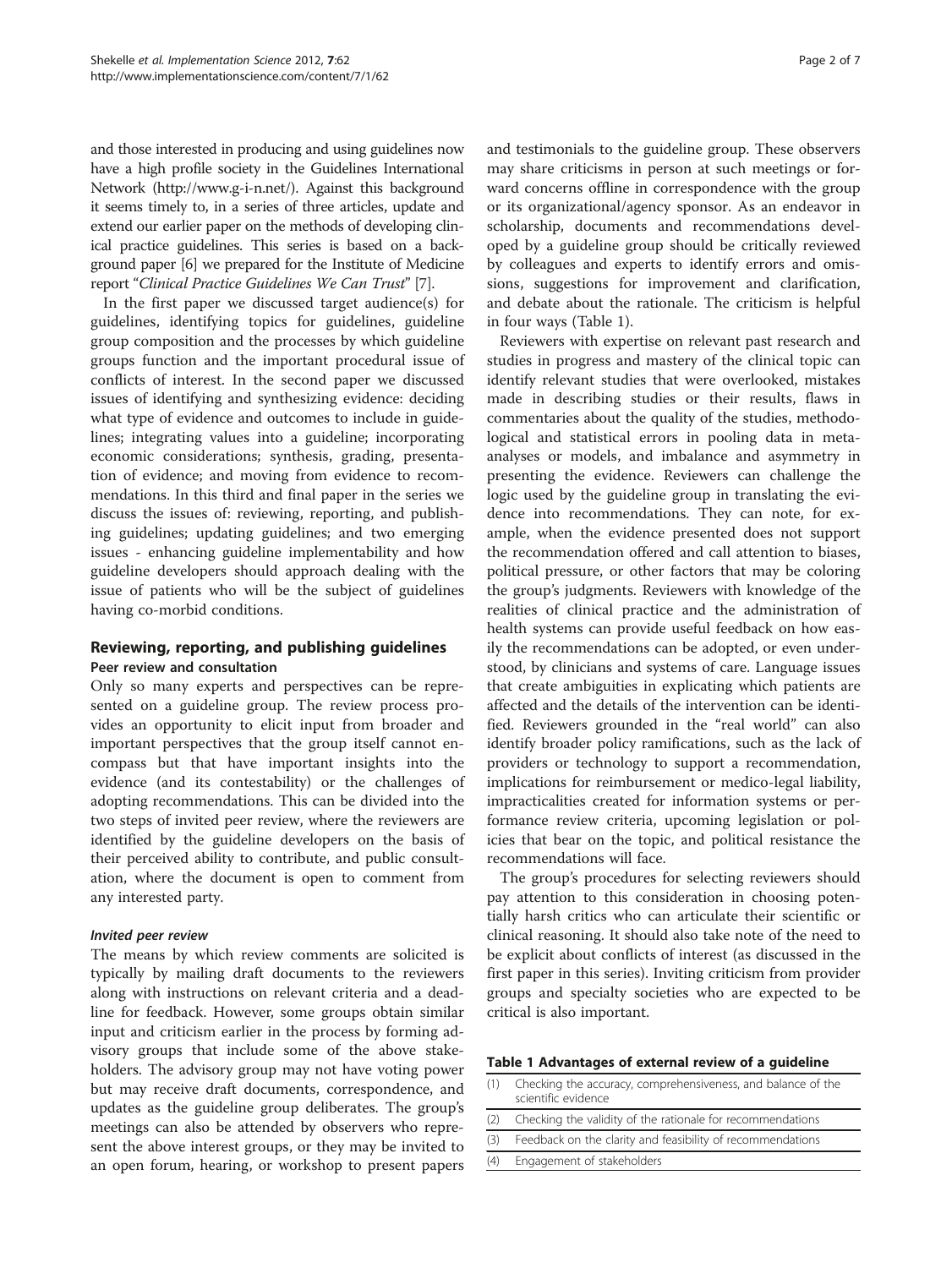## Public consultation

It is prudent to share drafts with a spectrum of reviewers who include not only supporters but also the individuals, specialty groups, and industries expected to be critical of the group's characterization of the evidence or of their recommendations. Reviewers can be given clear instructions to accompany their criticisms with relevant scientific evidence and citations to support their criticisms and suggestions. Reviewers who express strong views but cannot present a cogent scientific rationale may be less helpful than critics who can articulate a sound scientific and clinical argument for their views.

Whether or not their feedback is useful on substance, inviting comments and criticism from stakeholders is important for "buy-in" to give the major players a sense of partnership in the process rather than feeling excluded. Thus, even if scientific and clinical review is already provided by leading experts, comments are often invited from relevant specialty societies (e.g., American Academy of Pediatrics), disease-related organizations (e.g., American Diabetes Association), government agencies (e.g., Centers for Disease Control), and other bodies that are relevant to the topic in question. Perhaps the most useful benefit of review by stakeholders lies in potentially engaging their assistance in promoting awareness and adoption of the recommendations when they are released. Specialty societies and other entities that have played a role in reviewing and improving guidelines are often willing to participate in an outreach effort to promote its implementation.

## Dealing with peer review

Inviting criticism of draft documents hardly guarantees that the final guideline will escape criticism. In particular, critics of guidelines can fault the review process if there is a perception that their criticisms were submitted but ignored. Therefore, it is useful for the guideline group to adopt an open, systematic and fair process for receiving and responding to review comments. For example, the group can maintain a database in which it documents every criticism or comment it receives from every reviewer, how the guideline was or was not modified, and the rationale for actions taken or for inaction. Making such a document available to the public is important for transparency, and some groups even post it on their website.

How groups react to review comments is, or ideally should be, consistent with the methodology it used in making the original recommendations. For example, if a group accepted expert opinion as a determinant of recommendations, criticism by experts that the recommendation is inappropriate or public or political disfavor might be reason enough for rewording the recommendation. Conversely, on the other extreme, if a group's methodology insists on evidence from well-designed randomized controlled trials, neither strident expert opinions nor a lengthy bibliography of supporting cohort studies are necessarily grounds for revising the recommendations. The harshest criticism from a topic expert or organization might merit no action if the reviewer cannot produce evidence or rationale that is relevant to the group's methodology for making recommendations. The group must hold an explicit methodology with explicit rules of evidence and criteria for recommendations, however, to justifiably invoke the latter as an excuse for ignoring criticisms.

#### Peer-reviewed publications

Publishing practice guidelines (or the evidence reviews on which they are based) in a peer-reviewed publication offers an additional opportunity for critical appraisal by anonymous reviewers and feedback to improve the guidelines. Publication in a peer-reviewed journal also enhances the scientific credentials of the guideline and act as a "stamp of approval," which can be important to some clinicians, patients, academia, and policymakers. For guideline groups and sponsoring organizations that lack the resources to widely publicize or disseminate guidelines on their own, journal publication provides a venue for distributing print copies and, increasingly, an online platform for full-text retrieval of electronic copies of the guidelines, evidence reviews, data tables, and other supplementary information.

Submitting guidelines for publication in a peerreviewed journal is not without its disadvantages, however. First, the peer-review process, the need to revise and resubmit the guidelines, and rejections that require submission to other journals are time-consuming steps that can introduce lengthy delays in the release of guidelines. Once accepted, journals may require additional time for production of the issue and exercise partial or exclusive control over the timing of the release. A guideline may be published a year or more after its completion by the group, long after the publication date of the most recent studies reviewed by the group. By then, new studies or new interventions may make the guideline obsolete or at least dated. Second, editors may insist on modifications to the guideline or evidence review that are responsive to the comments of their reviewers but that change documents and language that the guideline group has carefully crafted, often in response to extensive review by leading authorities. The wording and structure recommended by this extensive process may run up against the recommendations of a handful of reviewers selected by the journal as part of its ordinary peer review process. Some journals address this problem by accepting a group's review process in lieu of the journal's normal review procedures. Third, either because of the above difficulties or the style and formatting policies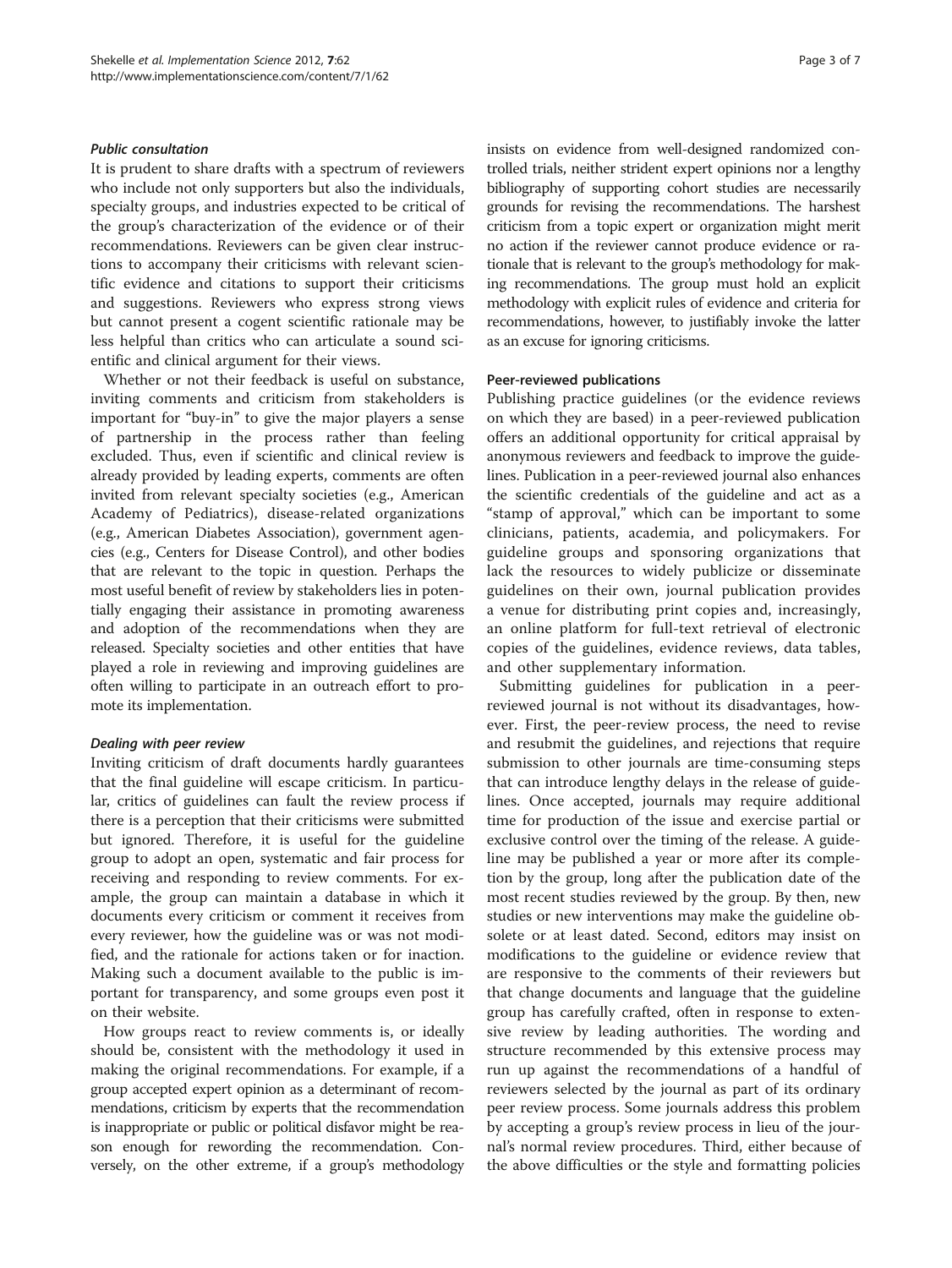of the journal, the peer-reviewed version may differ from other versions released by the guideline group or its sponsoring organization or agency, creating troubling inconsistencies.

#### Other publications

Guideline groups now often develop multiple products to cater to a multiplicity of target audiences. For example, a short guideline summary may be intended for busy clinicians or policymakers whose interest lies only in knowing the core recommendation and not the underlying evidence or the group's rationale. A technical report, which may include detailed evidence reviews, evidence summary tables, and modeling results, may be produced for audiences interested in studying the science and critiquing the quality of the scientific reasoning. A lay version of the guideline may be produced to explain the aspects of the guideline that are relevant to patients, often using language that is free of technical jargon and is accompanied by useful graphics or illustrations. The above documents are typically disseminated in an electronic format, as HTML or PDF documents accessible online, but some guidelines may also include a print publication in a peer-reviewed medical journal, to reach audiences who prefer print media or view the latter as an important metric for scientific credibility.

Two decades ago, whether as peer-reviewed or other publications, guidelines and related products (e.g., evidence reviews, data tables, modeling studies, patient education materials) were almost exclusively print publications that arrived in the mail and sat on shelves and desks. In the modern era, although print publications remain a staple, an increasing proportion of publications are available and more widely used electronically in searchable online HTML and PDF formats. Increasingly, guidelines are being provided with interactive "front ends" that allow users to navigate or interrogate the guideline or supporting evidence. Some guidelines or supporting materials are available for full-text retrieval at no charge and are therefore more accessible to the general public, whereas others require some payment for controlled access. Guidelines sometimes spawn related decision support tools or software to implement the guideline in practice.

## Updating guidelines

It is well recognized that guidelines become out of date and therefore require updating. We have previously argued that there were six situations (Table 2) that might necessitate the updating of a clinical practice guideline [[8\]](#page-6-0). Changes in the values placed on outcomes often reflect societal norms. Measuring the values placed on outcomes and how these change over time is complex and has not been systematically

Table 2 Situations that might necessitate the updating of a clinical practice guideline

|   | Changes in the evidence on the existing benefits and harms of<br>interventions: |
|---|---------------------------------------------------------------------------------|
|   | Changes in the outcomes considered important:                                   |
|   | Changes in the available interventions:                                         |
| 4 | Changes in the evidence that current practice is optimal:                       |
| 5 | Changes in the values placed on outcomes:                                       |
| 6 | Changes in the resources available for health care:                             |
|   |                                                                                 |

studied. When changes occur in the availability of resources for health care or the costs of interventions, a generic policy on updating is unlikely to be helpful, because policy makers in disparate health care systems consider different factors in deciding whether services remain affordable. Most effort has been directed towards defining when new information on interventions, outcomes and performance justifies updating guidelines. This process includes two stages: 1) identifying significant new evidence, and 2) assessing whether the new evidence warrants updating. Within any individual guideline it is possible that there will be some recommendations that are invalid whilst others remain current. A guideline on congestive heart failure [[9\]](#page-6-0) for example, includes 37 individual recommendations. How many must be invalid to require updating the whole guideline? Clearly a guideline needs updating if the majority of recommendations are out-of-date, with new evidence demonstrating that the recommended interventions are inappropriate, ineffective, or superseded by new interventions. In other cases a single, outdated recommendation could invalidate the entire document. Judgments about whether a guideline needs updating are inherently subjective and reflect the clinical importance and number of invalid recommendations. Shekelle and colleagues described an operational method based on their conceptual model, presented above, in relation to the need for updating of 17 clinical guidelines published by the Agency for Healthcare Research and Quality [\[10\]](#page-6-0). They found that seven guidelines were so far out of date that a major update was required, an additional six guidelines required a minor update, three guidelines were still valid, and for one guideline they could reach no conclusion. They concluded that as a general rule, guidelines should be re-evaluated no less frequently than every three years. In an evaluation of the need for updating systematic reviews, Shojania and colleagues found that almost one quarter of systematic reviews are likely out-of-date at two years post-publication [[11](#page-6-0)]. This method provided a way of balancing the resources required for updating with the potential benefits assuming that a full re-development of a guideline on each occasion was not necessarily an efficient use of resources. Gartlerhner and colleagues [\[12\]](#page-6-0) explicitly addressed this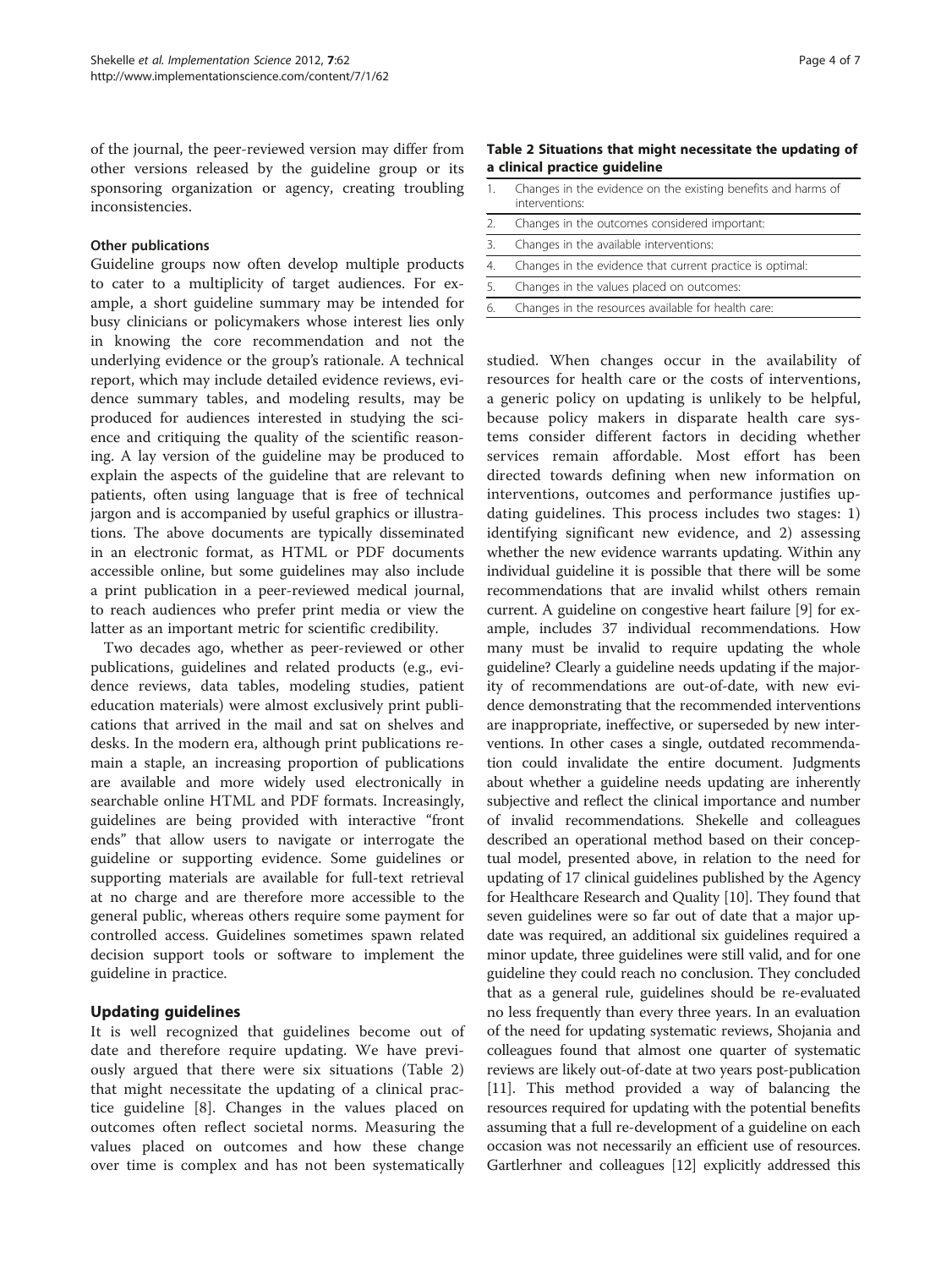<span id="page-4-0"></span>issue when they compared this method (which they termed the review method) with a "traditional" method of updating (comparable to de novo guideline development) across six topics from the 1996 US Preventive Services Taskforce Guide to Clinical Preventive Services in terms of the completeness of study identification, the importance of any studies that were missed by either method and the effort involved in the methods. Their results showed that "Although the review approach identified fewer eligible studies than the traditional approach, none of the studies missed was rated as important by task force members acting as liaisons to the project with respect to whether the topic required an update. On average, the review approach produced substantially fewer citations to review than the traditional approach. The effort involved and potential time saving depended largely on the scope of the topic". On the basis of this they concluded that The revised review approach provides an efficient and acceptable method for judging whether a guideline requires updating".

A description of updating in a cancer guidance program [\[13\]](#page-6-0) concluded that for their purposes that a more frequent, three monthly, literature search was needed though they found that the productiveness of this varied across different guidelines.

These issues have been enshrined within the processes of some guideline development programs and in the UK the National Institute for Health and Clinical Excellence (NICE) recommends a combination of literature searching and professional opinion to inform the need for a "full" or "partial" updates and describes its processes for these - though they involve both changes in the evidence relating to a guideline and extensions of the scope of a guideline (changes in the outcomes considered important or available interventions). The assessment of the need for an update happens every three years. In the National Guideline Clearinghouse, guidelines are required to have been re-examined every three years.

## Emerging issues

There are two emerging issues around which there is considerably less evidence or experience to guide guideline developers - what guideline developers can do to enhance guideline implementability and how guideline developers should deal with the fact that, despite guidelines addressing single condition guidelines, many patients do not just have single clinical conditions. Strategies to promote the implementation of guidelines are beyond the scope of this paper but the interested reader is directed to the work of the Cochrane Collaboration Effective Practice and Organisation of Care Review Group in the Cochrane Library [\(www.thecochranelibrary.com](http://www.thecochranelibrary.com)).

## Enhancing guideline implementability

Guidelines are not self implementing. Developing guidelines and making them available to health care professionals does not ensure their use. Whilst guideline developers may have some responsibility for guideline dissemination they rarely have responsibility for guideline implementation. Guideline dissemination is sometimes undertaken by the developer and sometimes undertaken by practitioners or managers of the health care system or professional societies or the pharmaceutical industry. By contrast, guideline implementation is usually the responsibility of practitioners or managers. As a result, it is not always clear what role guideline developers should have in dissemination and implementation.

There are studies that suggest that the specificity of guideline recommendations affects their use [\[14\]](#page-6-0) and observational studies that suggest that attributes of recommendations affect clinicians report of how they would use them [[15\]](#page-6-0). There is also an instrument for assessing implementability [[16](#page-6-0)] and a recent article has proposed an implementability framework [[17](#page-6-0)]. The proposed implementablity framework (Table 3) was developed by the authors and then tested against a number of guidelines. They reported that many of the guidelines did not include features that (even on current limited knowledge) are known to promote guideline use. However, they also acknowledge that it is an empirical question as to whether including such information increases guideline use. Apart from studies such as these, there is relatively little research evidence about how guideline developers should improve implementability but there are a number of ongoing studies that should provide guidance for developers in the next few years. If guideline developers wish to enhance the implementability of their guidelines then current best practice suggests that developers should develop formal relationships with those in health care systems responsible for guideline dissemination and implementation and then use

|  | Table 3 Strategies to support guideline uptake |  |  |  |  |
|--|------------------------------------------------|--|--|--|--|
|--|------------------------------------------------|--|--|--|--|

- Pre-emptive identification of potential barriers of recommendations, and a priori generation of solutions to address them by the guideline development group. At a minimum the guideline group should be aware of the potential barriers;
- Use of behaviorally specific language in the guideline [[18\]](#page-6-0), [\[19](#page-6-0)], [[14\]](#page-6-0);
- Use of multiple formats and channels for guideline dissemination based on preferences of the target group of health care practitioners;
- Development of educational resources adapted in content, and vehicle to each target group of health care practitioners;
- Identification of the resource implications of recommendations, ensuring their availability before starting;

• Use of data collection tools (for example, simple audit templates).

From: Gagliardi et al. How can we improve guideline use? A conceptual framework of implementability. Implementation Science 2011, 6:26.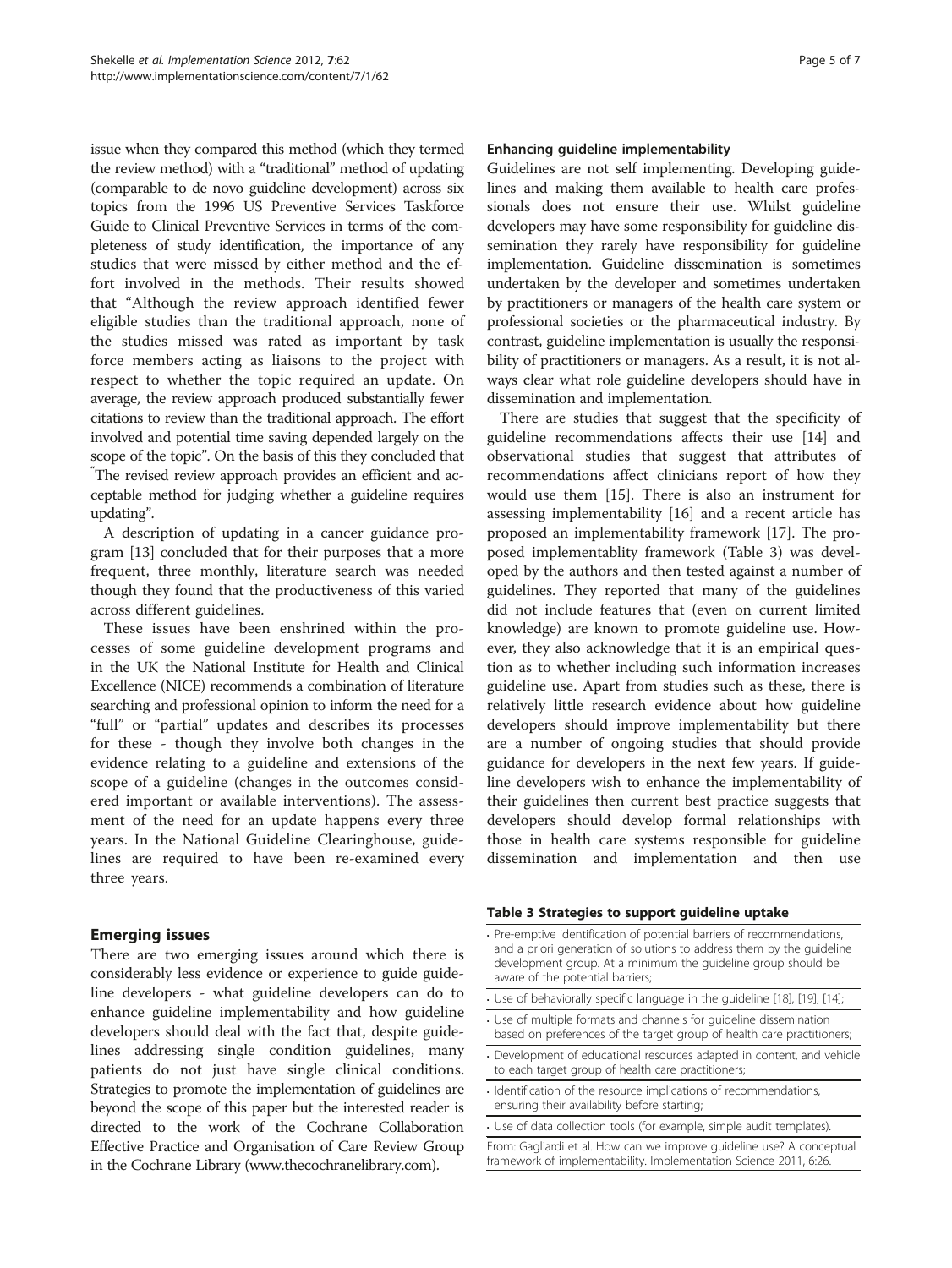strategies to support guideline uptake such as those in Table [3.](#page-4-0)

## Accounting for comorbidities when developing guidelines

An emerging topic of interest when developing practice guidelines is how to shape guideline development to account for patients who have multiple medical conditions. This issue was highlighted by Boyd and colleagues, who assessed the applicability of guidelines to a hypothetical 79 year old woman with five chronic conditions: osteoporosis, osteoarthritis, diabetes, hypertension, and chronic obstructive pulmonary disease [[20](#page-6-0)]. Boyd and colleagues noted that guidelines for these conditions, with the exception of diabetes, did not discuss recommendations for management in patients with other chronic conditions. Applying the guidelines to their hypothetical patient, they found the patient would need to be advised of seven selfmanagement tasks, the clinician would be responsible for performing 18 tasks, the patient would be recommended to take 12 separate medications in 19 doses per day, and that certain medications recommended for one condition could exacerbate symptoms or interact with medications for other conditions (e.g., NSAIDs for osteoarthritis potentially raising the blood pressure in hypertension; hydrochlorothiazide for hypertension potentially raising glucose levels in diabetes). Boyd and colleagues concluded that attempting to apply current guidelines to patients with multiple health conditions may have undesirable effects.

It is perhaps not surprising that guidelines have remained largely silent about what to do when patients have multiple conditions and that there has been little progress in rectifying this situation. Clinical practice guidelines aspire to be evidence-based, and often the studies used as the evidentiary base have excluded patients with multiple chronic conditions. Consequently, there rarely are data about the effect that the presence of other health conditions have on the treatments and outcomes of care for a particular condition - knowledge that would translate into differences in treatment recommendations in a guideline depending on the presence of certain other chronic conditions. The exception to this general rule is diabetes, where there are data about differences in outcomes for patients with hypertension and with cardiovascular disease, in terms of optimal blood pressure control and LDL levels, and these data have been translated into differential treatment recommendations in practice guidelines. Having epidemiologic data on the frequency of co-morbidities with the target condition would inform the discussion regarding the presence or absence of evidence about how these comorbidities should or should not influence treatment decisions. In the context of diabetes, Piette and Kerr have articulated the concept of "concordant" versus "discordant" comorbidities,

with "concordant" comorbidities being ones that tend to have similar management plans (for example, the triad of hypertension, diabetes and coronary artery disease) while discordant comorbidities do not have the feature and do not share any underlying predisposing factor (diabetes and asthma or diabetes and prostate cancer) [[21\]](#page-6-0). This concept may be useful to guideline development committees when thinking about dealing with recommendations for patients with co-morbidities. Likewise, Boyd and colleagues have developed a framework for thinking about disease severity in older adults, which includes the effect of the interaction of disease severity on other diseases [\[22\]](#page-6-0). Since treating one condition optimally (such as use of increased doses of non-steroidal anti-inflammatory drugs for osteoarthritis) may cause an increased risk of side effects (gastrointestinal bleeding) that can be mitigated by adding another medication (proton pump inhibitors) that unfortunately has a possible deleterious action on the outcomes of another health condition (the use of clopidogrel in patients who have had coronary artery revascularization interventions), weighing the risks and benefits of treatments across a patient's health conditions will be necessary, and will likely involve a discussion with the patient about preferences for outcomes. Methods to incorporate individual patient values is an active area of research [\[23\]](#page-6-0). From the clinical area of respiratory disease practical guidance will be forthcoming (Fabbri LF, BoydC, Boschetto P, Rabe KF, Buist AS, Yawn B, Leff B, Kent DM, Schünemann HJ. How to integrate multiple comorbidities in guideline development: An official ATS/ ERS Workshop Report. Forthcoming).

## Summary

In this third and final paper in the series we discussed the issues around: reviewing, reporting, and publishing guidelines; updating guidelines, and the emerging issues of enhancing implementability and how guidelines approach dealing with patients with co-morbid conditions.

#### Competing interests

MPE is Editor in Chief of Implementation Science; Jeremy Grimshaw is an Editorial Board member. All decisions on this paper were made by another editor. The authors have all been involved in guideline development for a range of different organizations.

#### Authors' contributions

All authors contributed to the writing of this article and approved the final draft.

#### Acknowledgements and funding

This paper was originally written as part of a commissioned report to inform IOM (Institute of Medicine) 2011. Clinical Practice Guidelines We Can Trust. Washington, DC: The National Academies Press. JMG holds a Canada Research Chair in Health Knowledge Transfer and Uptake.

#### Author details

<sup>1</sup>RAND Corporation, Santa Monica, CA 90407, USA. <sup>2</sup>Veterans Affairs Greater Los Angeles Healthcare System, Los Angeles, CA 90073, USA. <sup>3</sup>Department of Family Medicine and Center on Human Needs, Virginia Commonwealth University, Richmond, VA, USA. <sup>4</sup>Clinical Epidemiology Program, Ottawa